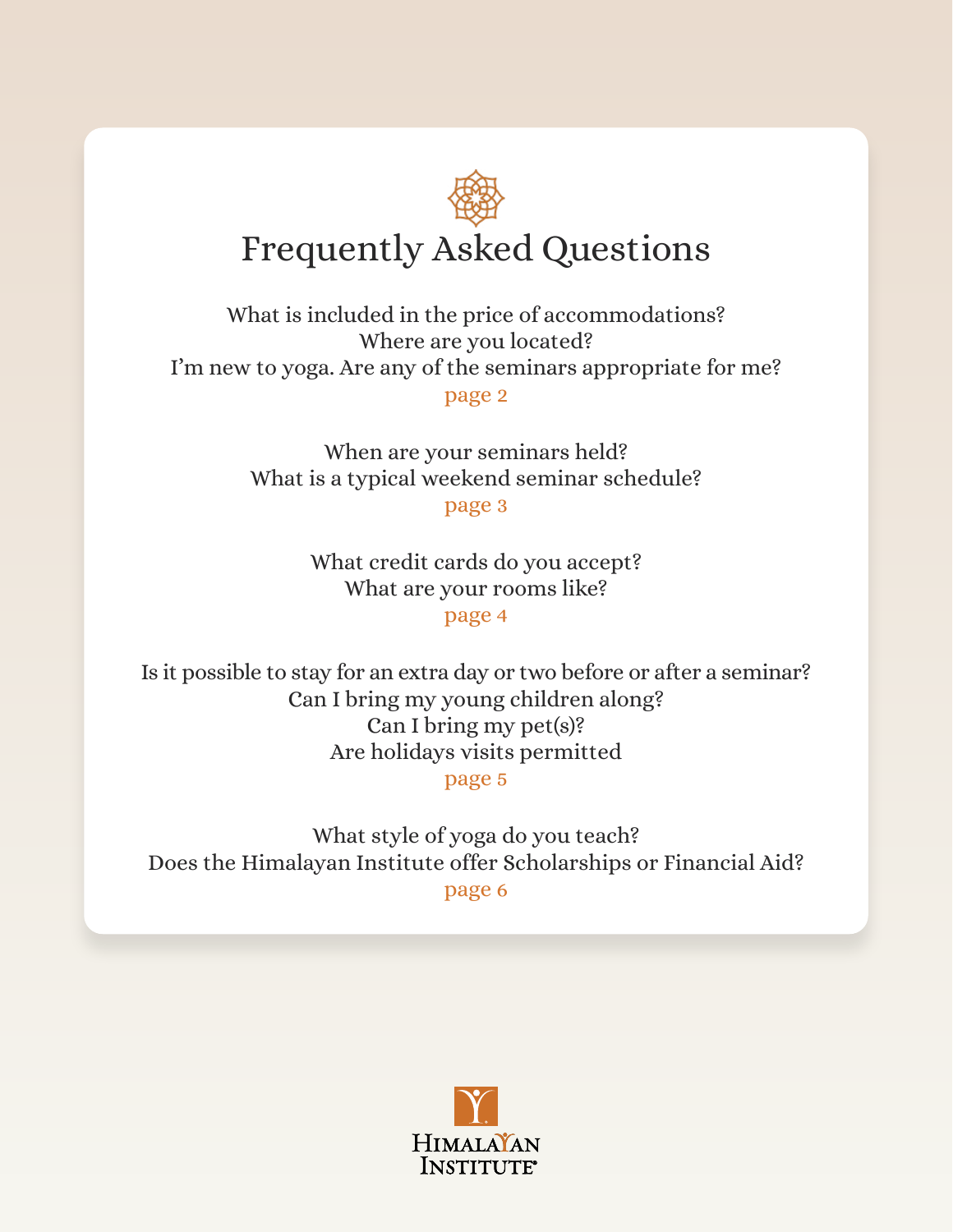

# What is included in the price of accommodations?

<span id="page-1-0"></span>Due to COVID-19, our yoga class schedule may vary. For more information about accommodations, visit our [Accommodations & Guest Information](https://www.himalayaninstitute.org/retreat-center/guest-information/)  [page.](https://www.himalayaninstitute.org/retreat-center/guest-information/) A detailed list of available guest amenities can be found [here](https://www.himalayaninstitute.org/retreat-center/guest-amenities/).

A \$2 donation is included with all bookings. You are helping to secure our natural resources through the Delaware Highlands Conservancy – [click here](https://delawarehighlands.org/about/what-we-do/)  [for details](https://delawarehighlands.org/about/what-we-do/).



## Where are you located?

The Himalayan International Institute of Yoga Science and Philosophy of the USA® is situated in a serene wooded setting on a 400-acre campus near Honesdale in the beautiful Pocono Mountains of Northeastern Pennsylvania. Directions are posted here or can be obtained through [Google Maps](https://www.google.com/maps/place/The+Himalayan+Institute/@41.647182,-75.3058937,17z/data=!3m1!4b1!4m8!3m7!1s0x89db4a50d38426e9:0xd92f356ba7609764!5m2!4m1!1i2!8m2!3d41.647182!4d-75.303705
) or similar services.

See [this page](https://himalayaninstitute.org/retreat-center/getting-here/) for more information on how to get to the Himalayan Institute.



## I'm new to yoga. Are any of the seminars appropriate for me?

Many of our seminars are appropriate for the beginner who's interested in finding out about yoga as well as for the more experienced yoga practitioner who would like to enrich and inspire their yoga practices. For details on seminars, see our [event calendar](https://www.himalayaninstitute.org/calendar/).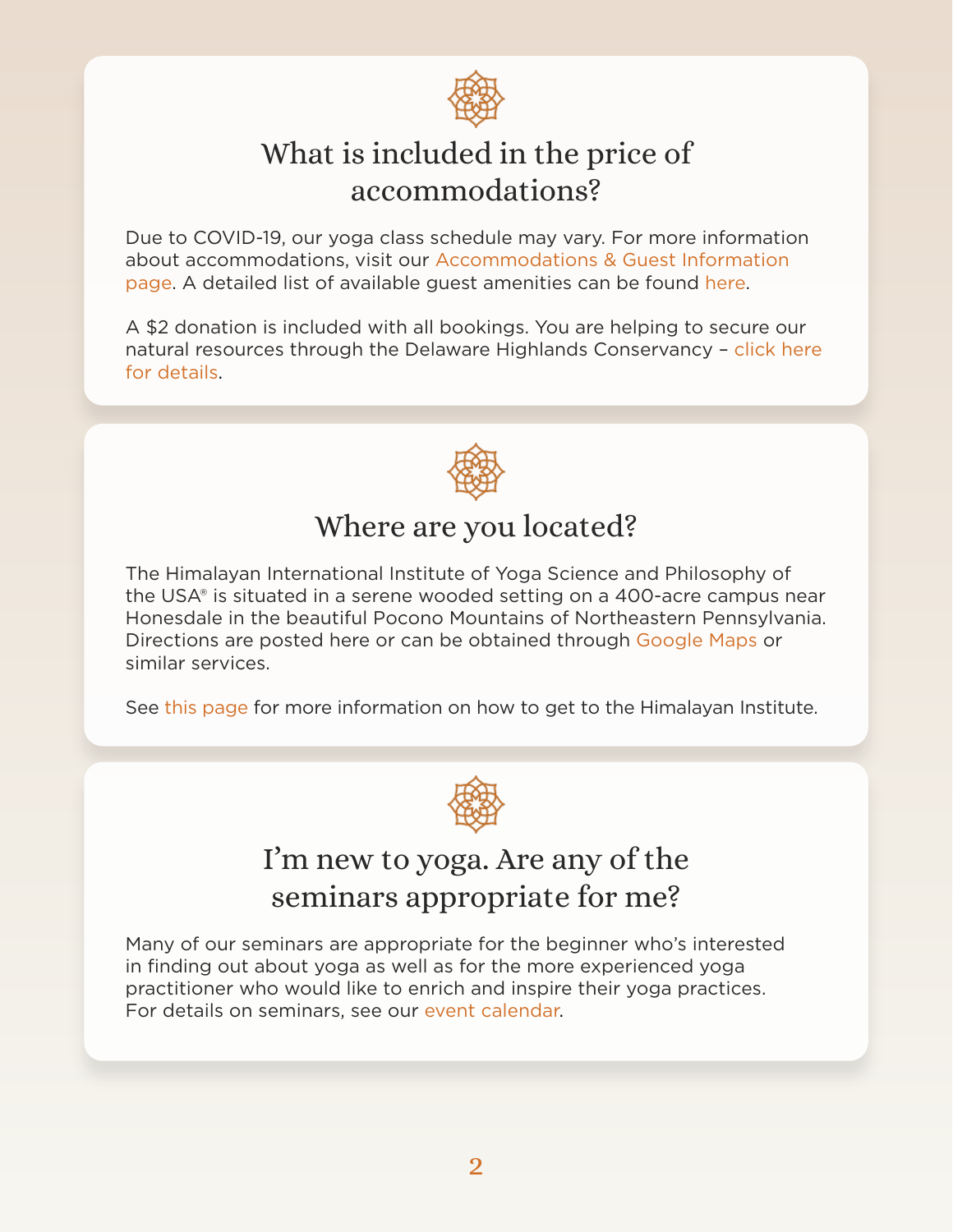

#### When are your seminars held?

<span id="page-2-0"></span>Our seminars are generally held on weekends. They begin Thursday or Friday evening and end with Sunday lunch. You may check in any time after 4:00 p.m. on the day of your arrival; check-out is 12:30 p.m. on the day of your departure. [See our calendar for seminars and additional details.](https://www.himalayaninstitute.org/calendar/)



### What is a typical weekend seminar schedule?

Please note: Actual times and schedules may vary.

#### **Friday P.M.**

4:45 Hatha yoga class 6:00 Group meditation and prayers 6:00 Dinner 7:30 Lecture 10:00 Silence observed until 7:30 a.m.

#### **Saturday**

7:00 Hatha yoga class 7:30 Breakfast 10:00 Lecture 12:30 Lunch 3:30 Practicum 6:00 Group meditation and prayers 6:00 Dinner 7:30 Lecture 10:00 Silence observed until 7:30 a.m.

#### **Sunday A.M.**

7:00 Hatha yoga class 7:30 Breakfast 10:00 Lecture 12:30 Lunch Departure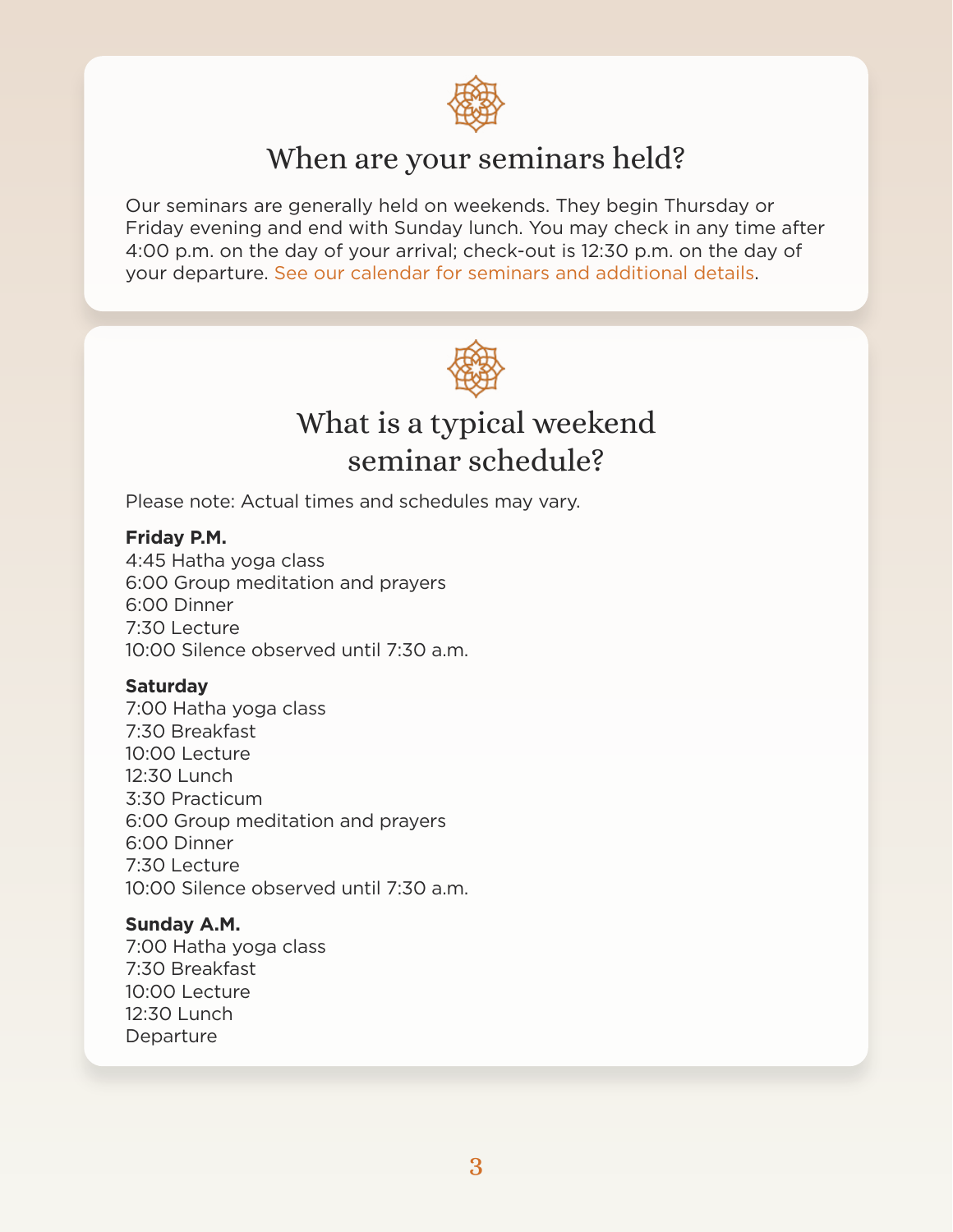

#### What are your rooms like?

<span id="page-3-0"></span>Our typical guest rooms are simply furnished with two twin beds, sink, desk, closet, and medicine cabinet. Toilets and showers are down the hall. We have a few rooms available with a private bathroom for an extra charge.

#### **Are your rooms air conditioned?**

The climate in the Poconos Mountains is temperate even in the summer. Select premium accommodations may have A/C, however most rooms *do not* have air conditioning. We maintain a schedule of opening and closing windows throughout the day to generate airflow. This acts as a passive cooling system.



## What credit cards do you accept?

We accept Visa, MasterCard, Discover, and American Express.



## Is it possible to stay for an extra day or two before or after a seminar?

Yes, the extra days would be your own private retreat rather than a structured program. The cost includes accommodations, three vegetarian meals a day, morning yoga classes, and access to our 400 acre campus trails and public spaces.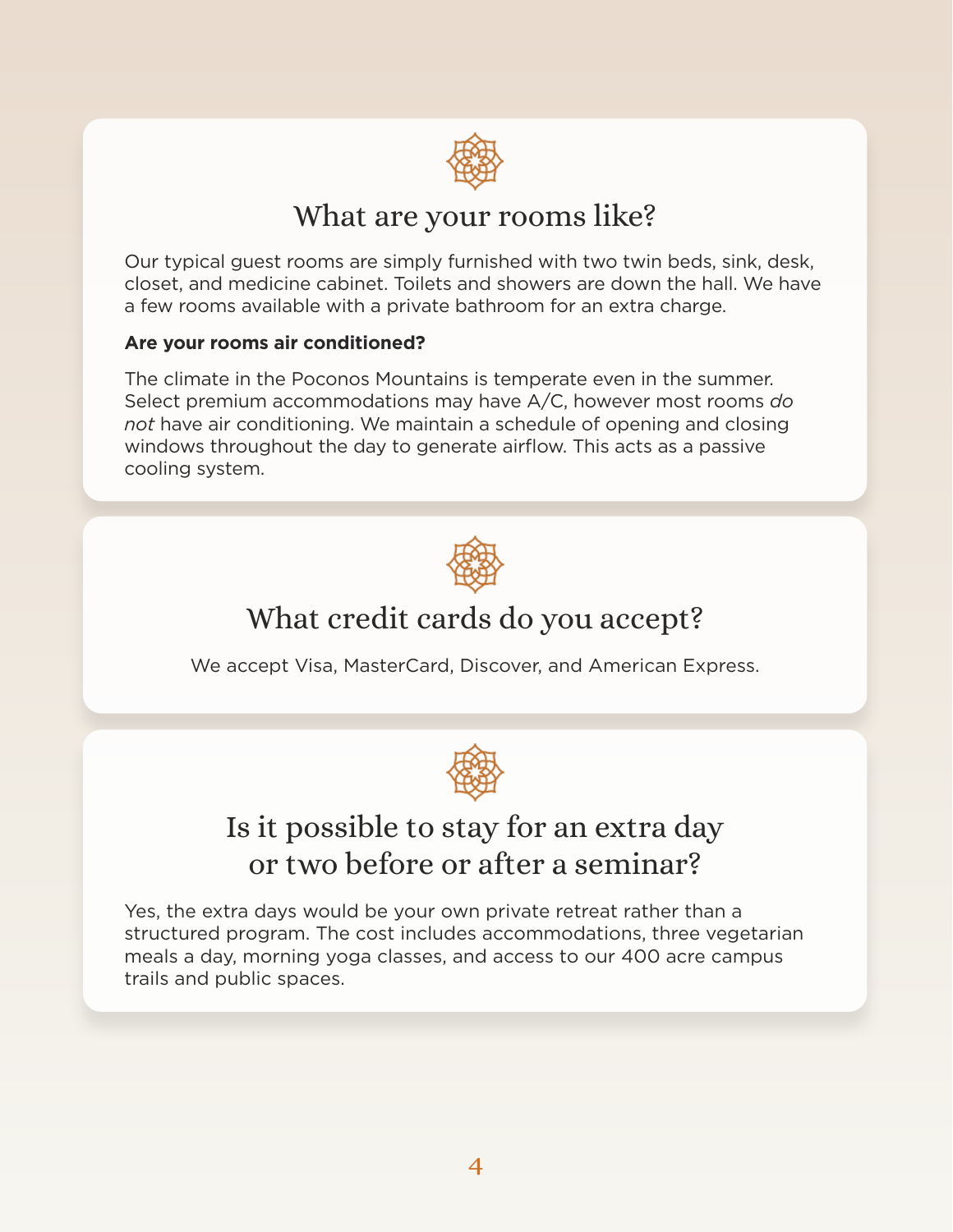

# Can I bring my young children along?

<span id="page-4-0"></span>We love children, but at this time the Himalayan Institute is primarily an adult oriented education facility. Programs are open to adults 18 years and older, unless otherwise stated. Children are welcome on campus with their parents, and must be supervised at all times by parents or designated adults accompanying the family. Children's accommodations rates are the same as adult rates. The Himalayan Institute does not provide childcare.



# Can I bring my pet(s)?

The Institute does not have the facilities to care for your pet, but click here [for a list of nearby kennels](https://www.yelp.com/search?find_desc=kennel&ns=1&find_loc=18431).



# Are holidays visits permitted?

Guests are more than welcome to visit campus during the holidays! Please know that due to staffing, amenities will be limited on July 4th, Thanksgiving & Black Friday, as well as Christmas Eve & Christmas Day. Guests looking for self-guided quiet time may find these visits ideal. Depending on the season and staffing, please check with Guest Services for up-to-date information on days of interest. Accommodations will need to be reserved before these dates as the reception desk will be closed for the holidays.